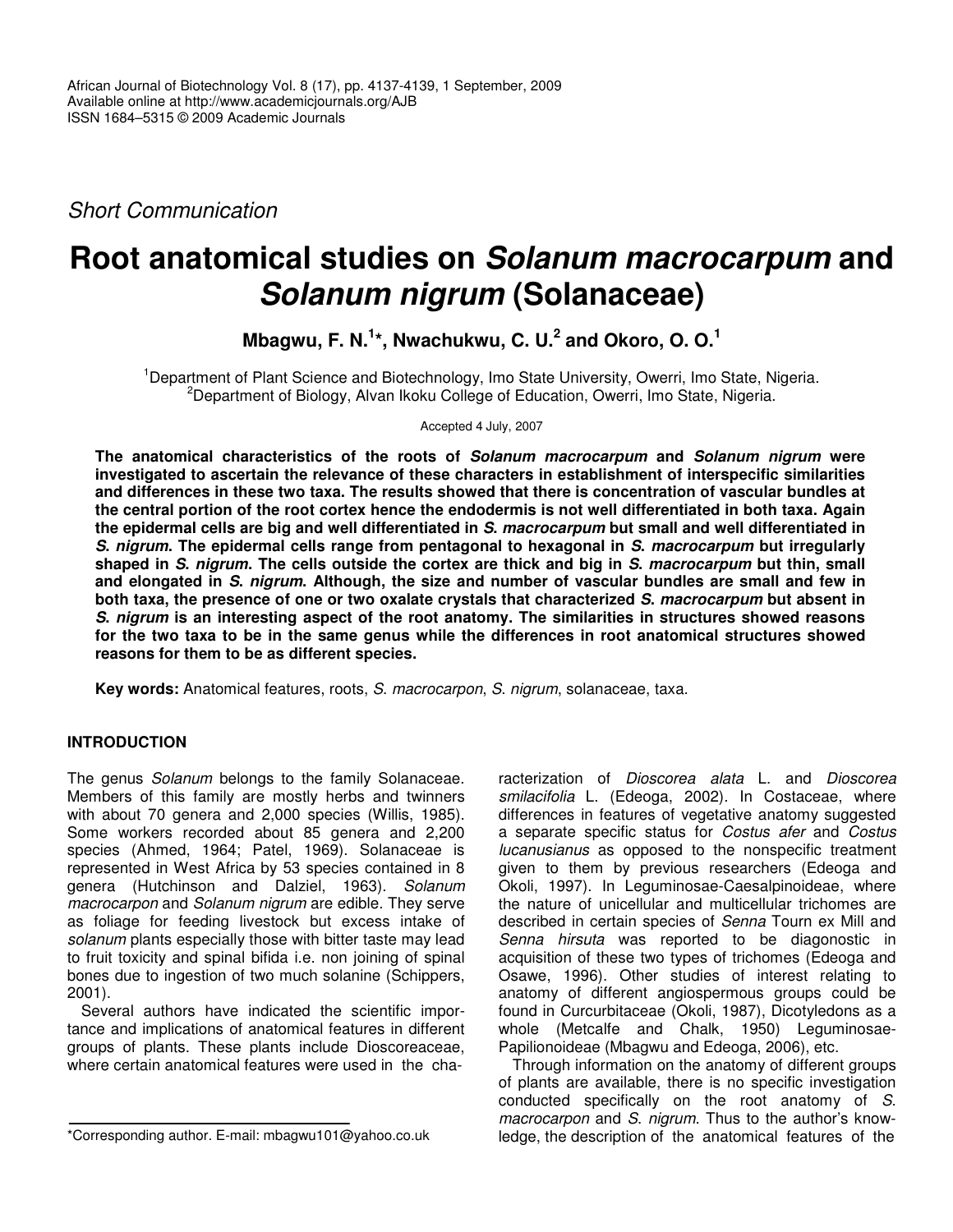

**Figure 1.** Transverse section of the roots of *Solanum nigrum*.

roots of these two taxa have not been documented. The objective of this investigation is to describe the root anatomical characters of the two *Solanum* species and to assess the relevance of and the extent to which root anatomical features could be utilized in the biosystematic consideration of the two species in view of their perceived similarities in structural and reproductive biology.

#### **MATERIALS AND METHODS**

Fresh roots from the two *Solanum* species were collected from the Agricultural Garden of Imo State University, Owerri, Nigeria. This investigation was conducted at the Crop Science laboratory at University of Nigeria, Nsukka in January, 2007. The most healthy roots were collected and fixed in FAA (1:1:18); glacial acetic acid : 40% formaldehyde : 70% ethanol (v/v), for 48 - 72 h. The roots were washed several times in distilled water then with two changes of 30% ethanol and dehydrated in the order 30, 50, 70, 95% and absolute alcohol. To infiltrate wax into the specimens, they were placed for 3 h in each of the following solutions containing a ratio of absolute alcohol to pure chloroform  $(v/v: 3:1, 1:1, 1:3)$  and then pure chloroform. At the stage of pure chloroform, wax pellets at 60°C melting point were added and the wax changed with new ones at intervals. The specimens were left in the oven for 2 - 7 days to remove the chloroform. To embed in wax, the contents of the vials were transferred into moulds and the specimens kept in place with hot needles. As the wax solidified, it was transferred to a cold water bath for hardening and later stored for two days in a refrigerator.

For sectioning, a reichert rotary microtome was used and 10 - 20 mm thick sections were made. The ribbons were placed on clean slides smeared with a thin film of Haupt's albumen, allowed to dry and drops of water added prior to mounting. The slides were placed on a hot plate at 40°C for few minutes for the ribbons to expand and were stored overnight. The slides were immersed in pure xylene for 2 - 5 min in a solution of xylene and absolute alcohol with 1:1 ratio (v/v) for few minutes. The slides were then transferred to another solution of xylene and alcohol in the ration 1:3  $(v/v)$  for few minutes,



**Figure 2**. Transverse section of the roots of *Solanum macrocarpum*.

to 95, 90, 70 and 50% alcohol. Drops of alcian blue were added on the specimens, washed off with water and counter strained with safranin for two minutes, then dehydrated in 50% alcohol, 70, 80, 90% xylene/alcohol solution and mounted in Canada balsam. The slides were dried on a hot plate at 30°C. Then photomicrographs of the specimens were taken from the permanent slides (Figures 1 and 2) using a Leitz Wetzler ortholux microscope fitted vivitar-V-335 camera (Cutler, 1978).

## **RESULTS AND DISCUSSION**

The root anatomy of the two *Solanum* species studied is presented in Figures 1 and 2. An interesting aspect of the root anatomy is the concentration of vascular bundles at the central portion of the root cortex; hence the endodermis is not clearly differentiated in the two taxa studied. Again, the epidermal cells of the root cortex in *S*. *macrocarpum* are big with different shapes ranging from pentagonal to hexagonal but they are small with irregular shapes in *S*. *nigrum* Table 1. The cells outside the cortex in *S*. *macrocarpum* are thick, big with 4 - 5 layers of cells while they are thin, small and elongated in *S*. *nigrum*. In both taxa, the size and number of vascular bundles are small and few, the size and number of vessels are small, many and appeared together within the cortex and the epidermal cells are well differentiated. The presence of one or two calcium oxalate crystals in the root of *S*. *nigrum* is also an interesting feature as the use of crystals in solving taxonomic problems has been applied by researchers in some plant families. For examples, Okoli (1988) used it in Curcurbitaceae, Edeoga and Okoli (1995) in Dioscoreaceae and Mbagwu (2005) in